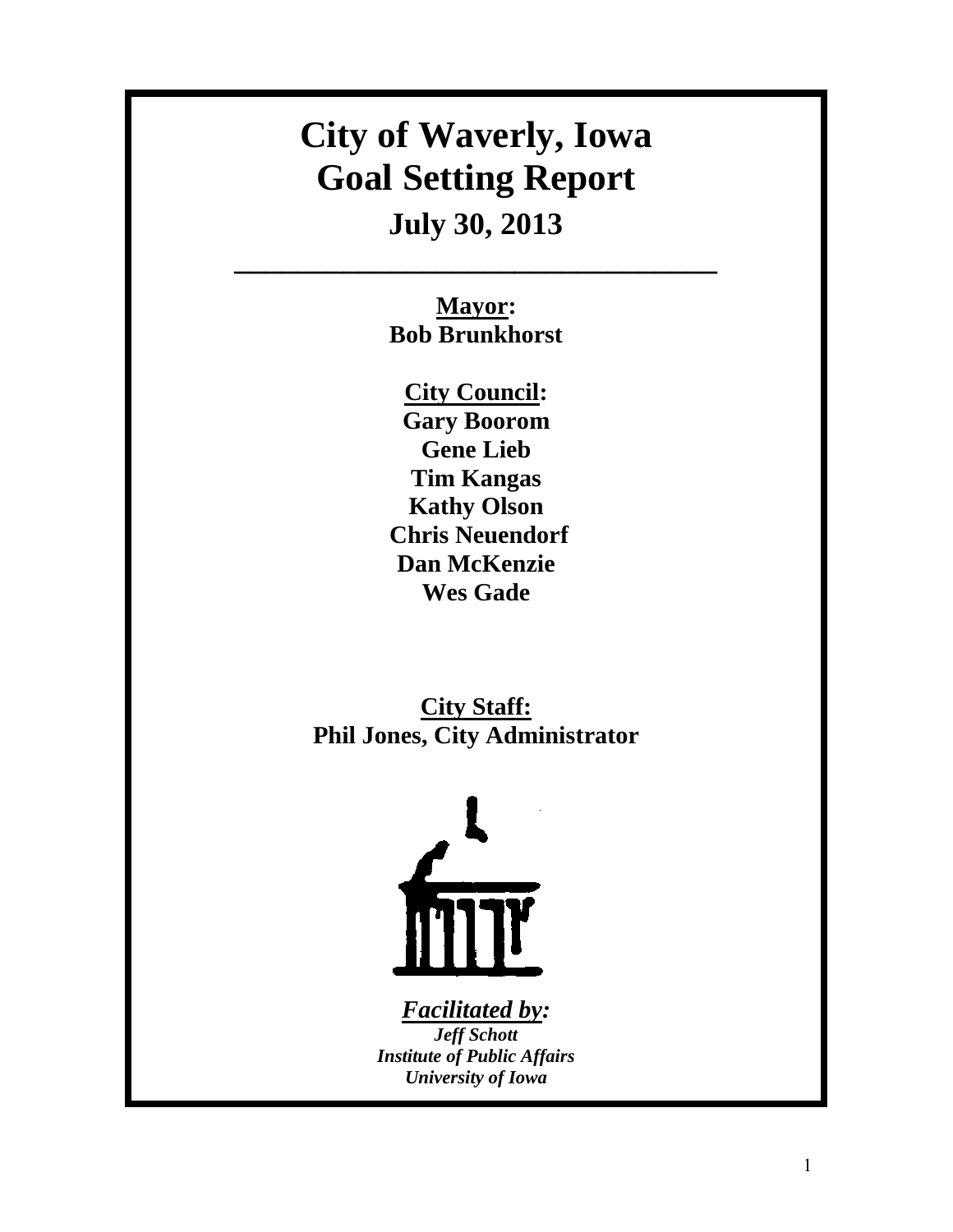# **CITY OF WAVERLY, IOWA GOAL SETTING SESSION 2013**

# **TABLE OF CONTENTS**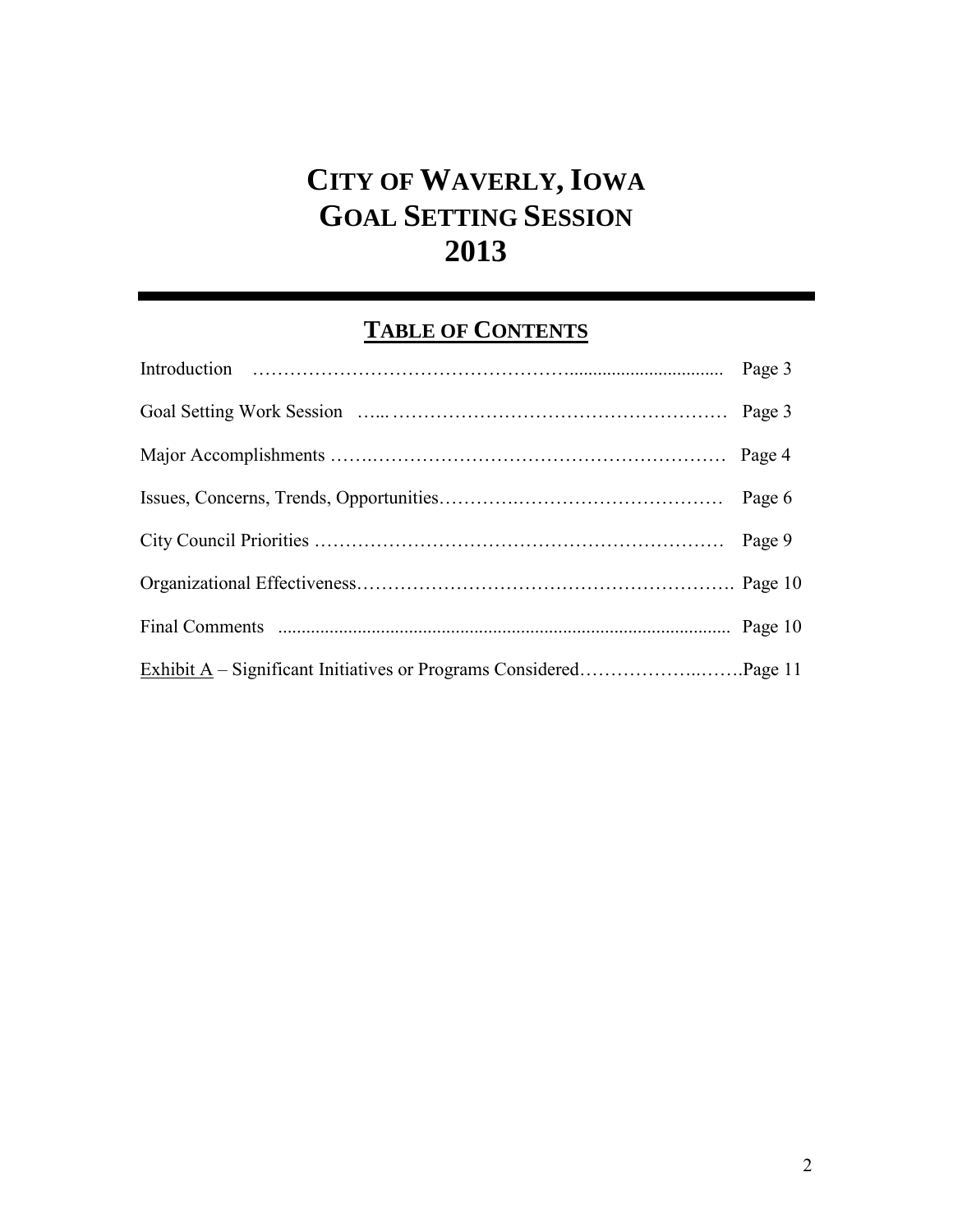# **CITY OF WAVERLY, IOWA GOAL SETTING SESSION 2013**

#### **Introduction**

The City of Waverly requested the Institute of Public Affairs (IPA) to assist the city with goal setting. IPA agreed to organize and facilitate a process that involved the following steps:

- 1. Prepare a questionnaire to identify recent accomplishments, issues/trends/concerns, potential new initiatives/programs/policies and suggestions to improve organizational effectiveness.
- 2. Conduct a goal-setting session with the elected officials.
- 3. Conduct a preliminary session with department heads.
- 4. Preparation of this final report.

#### **Goal Setting Work Session**

The Mayor and City Council held a work session conducted by the IPA on July 30, 2013. In attendance and participating at this meeting were Mayor Bob Brunkhorst and Council Members Gene Lieb, Gary Boorom, Kathy Olson, Tim Kangas, Chris Neuendorf, Dan McKenzie, and Wes Gade. Also in attendance and participating in this meeting was City Administrator Phil Jones.A preliminary session with city department heads was held on July 23, 2013. In attendance and participating in the meeting were City Administrator Phil Jones, Deputy City Clerk Carla Guyer, Finance Director Jack Bachhuber, Police Captain Don Eggleston, Public Services Superintendent Brian Sullivan, Library Director Sarah Meyer – Reyerson, Public Works Director/City Engineer Mike Cherry, Leisure Services Director Tab Ray, Economic Development Director Brent Matthias, Community Development Director/Zoning Specialist Ben Kohout, and City Attorney Bill Werger.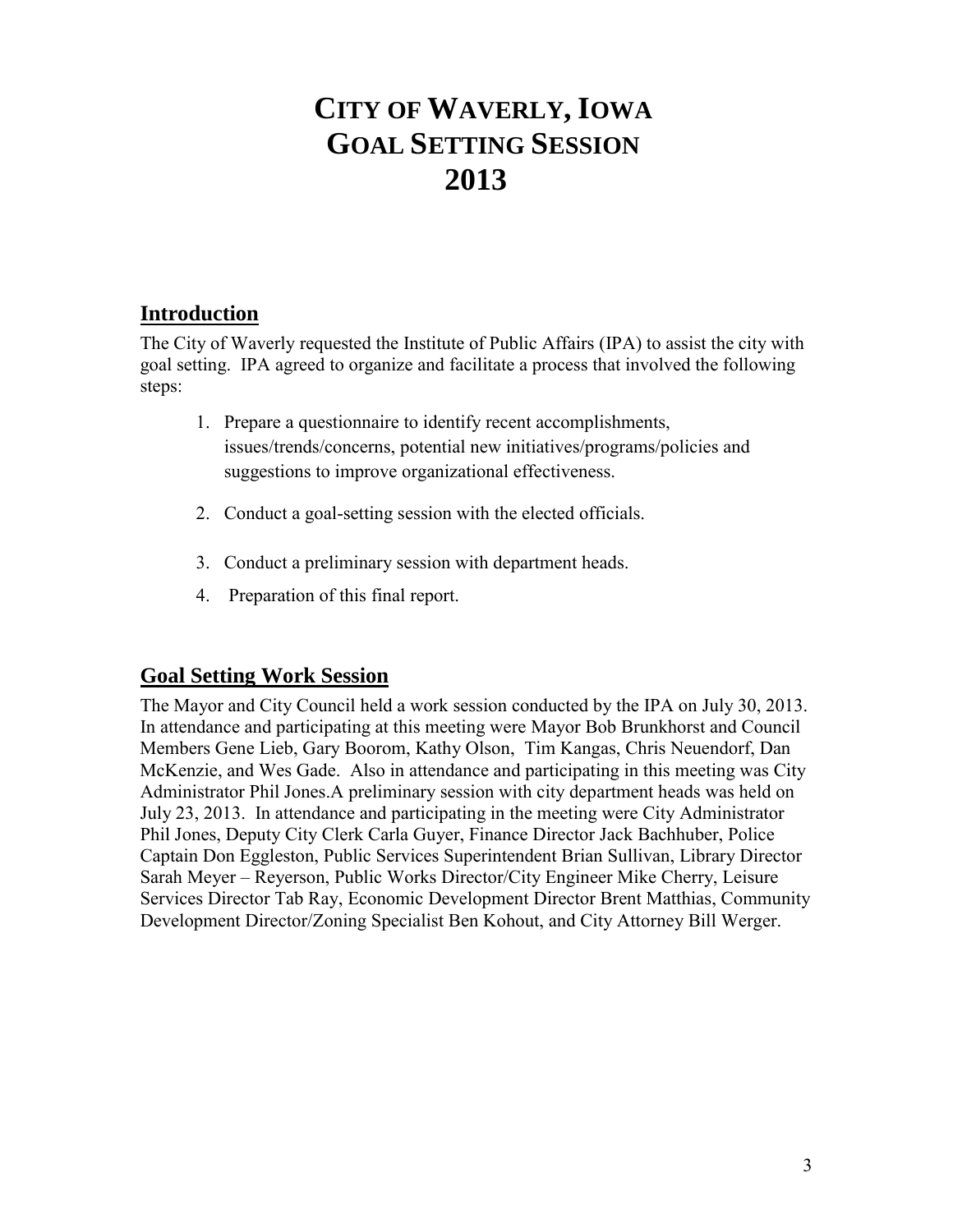#### **Major City Accomplishments**

The following were identified as major city accomplishments during the past two years:

- Completed flood mitigation projects/plans including home buyouts and dam project
- 2013 flood response
- New trash collection ordinance-requiring common containers bin rollout started
- Street improvements:
	- o Completed 2nd St SW and 5th St/5th Ave NW reconstruction projects
	- o Finalized engineering for Phase I of \$11 million Cedar River Parkway (10th Ave) extension project
	- o Collector street reconstructions every year
	- o 12th Street NW asphalt overlay
	- o 16th Street improvements (in process)
	- o Completed 4th St SW improvements
	- o Oak Street reconstruction
	- o 8th Street NE reconstruction
- Economic development:
	- o GMT retention and expansion
	- o People's Insurance expansion
	- o Carmi expansion
- Completed 1st and 2nd year,  $3^{rd}$  year in process, of seven year sidewalk repair/pedestrian ramp program
- Painted water towers and added WSR Logos
- Established a telecommunications utility to proceed with exploring/implementing broadband technology
- City Administrator hiring
- Band shell decision
- Infrastructure improvements for sewer and water
	- o Upgrade of the 6th Ave NW and Ridgewood lift stations
	- o WPC trickling filter and lift station improvements
- Began the AMR water and electric meter project
- Adopted stable 3-year water, sewer and solid waste fees
- Grant awards
	- o Downtown Upper Story Grand Award \$2.4 million

o Over \$118,000 for Police Mobile Data Terminals reducing impact on tax dollars

- Good start on green spaces and community gardens
- Purchased 72 acres for initial development of fairground/ball diamond project - Champion Ridge
- Updated comprehensive land use plan
- Approved a downtown master plan
- Began initial land acquisition steps to expand our municipal airport runway
- Start of FEMA floodplain map revisions
- Completed preliminary design Dry Run Project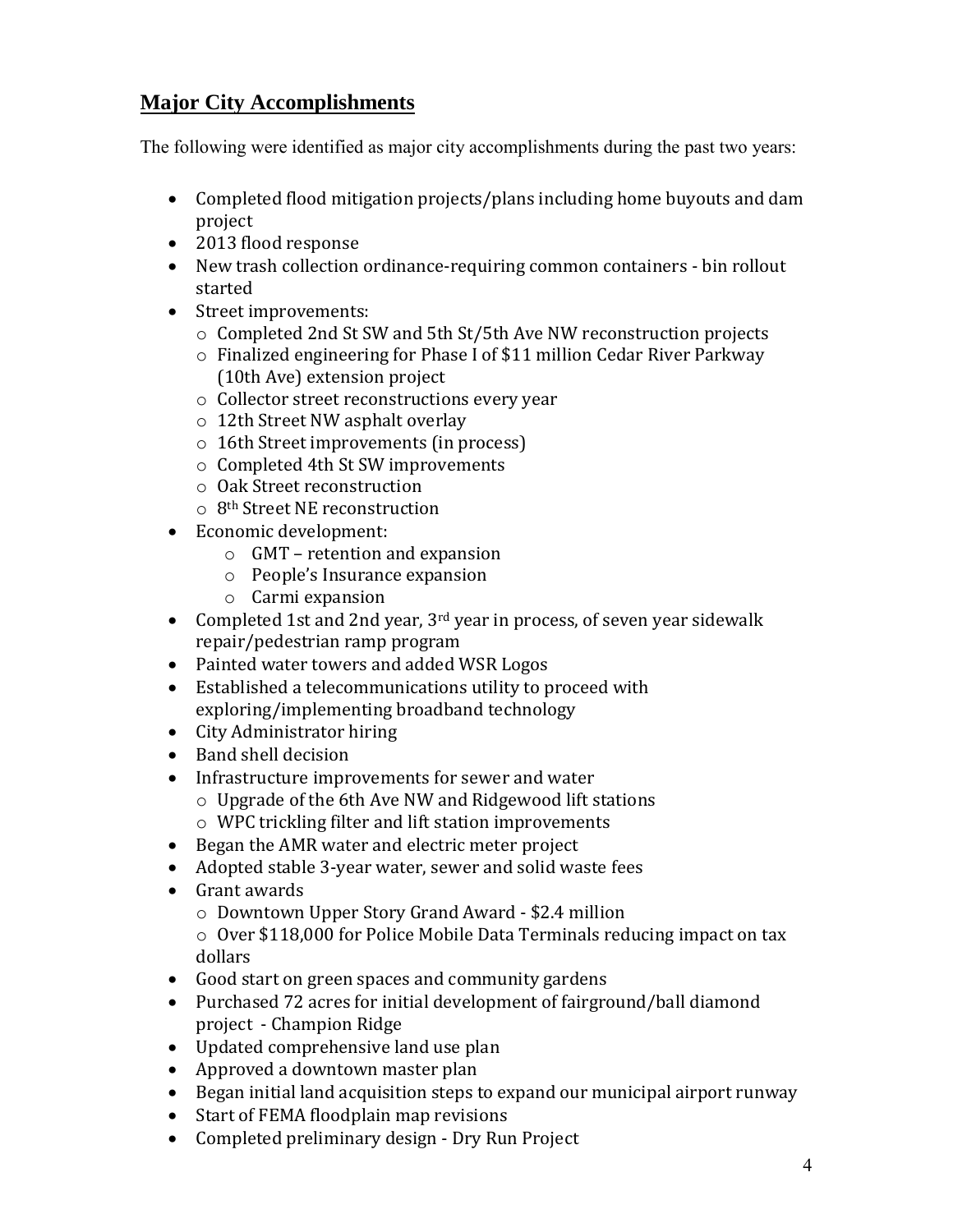#### **Major City Accomplishments (continued)**

- Finance:
	- $\circ$  City is in strong financial condition strong fund balances
	- o Affirmation of Aa2 rating
	- o Received the Certificate of Achievement for Excellence in Financial Reporting
- Disaster preparedness testing
- Updated Capital Improvements Plan
- Updated city website
- Citizen survey done, goal setting and strategic planning underway
- Stronger work with HR and Legal professionals:
	- o Updated personnel policies and job descriptions
- Reduced staff by one in Accounting while maintaining stable service
- Public Safety
	- o Met the FCC mandated January 1, 2013 deadline to narrowband frequencies for all non-Federal public safety radio systems (funding through Law Board)
	- o Police Department received a \$200,000 grant to assist with security for the Waverly-Shell Rock School District
	- o Developed School Response for Active Shooter Situations met with and now training district staff and implementing updated options
	- o Initiated another community focused event with National Night Out with over 300 people participating
	- o Citizens Police Academy
- Library
	- o Added a free downloadable music collection to library
	- o Replaced furniture in library (received state funding)
	- o Significant historic preservation efforts from library staff
	- o expanded DIY programming at library
	- o Significant eReader push for patrons with assistance
	- o Re-accreditation from the State Library of Iowa in 2012
- Restructured golf maintenance staff resulting in considerable savings
- Began process of roof/building repairs at Fire Station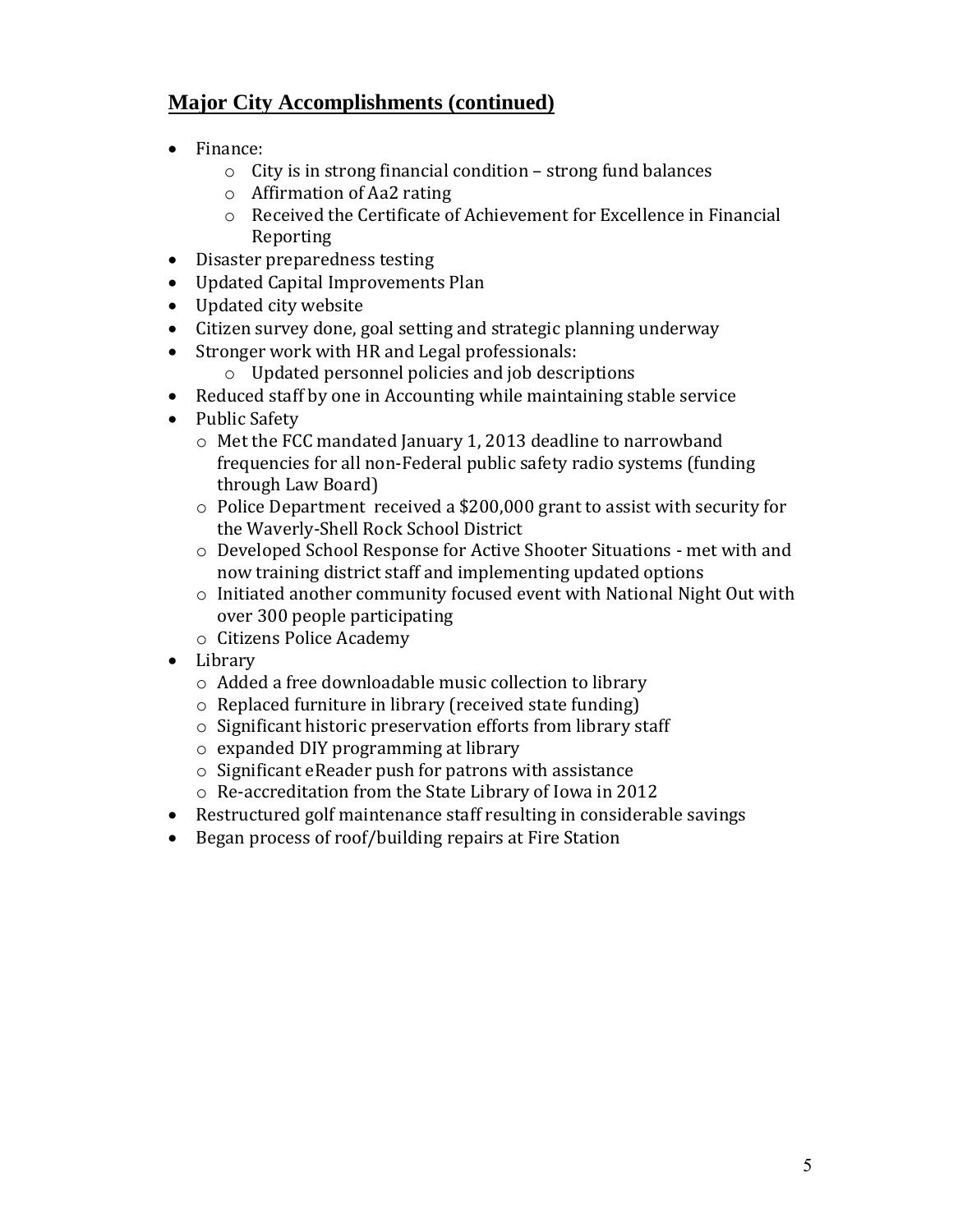#### **Issues, Concerns, Trends and Opportunities**

The following were identified as issues, concerns, trends, and opportunities that may affect future city services, policies, finances or operations:

- City tax revenue reduction from new state property tax legislation:
	- $\circ$  Impact of new commercial and industrial rollbacks on city tax revenues, especially after state backfills are phased out
	- o Impact of new multi-residential rollbacks no state backfill being provided
	- o Long-term impact of reduction of maximum valuation growth from 4% to 3%
	- $\circ$  With the new multi-residential rollback, Waverly should make sure areas are zoned for apartment complexes. Developers should see this as an opportunity.
	- o Getting accurate valuation figures from the county for commercial property tax changes
- Property taxes keep growing on both commercial and residential. We have to keep those in check
- Continuing affordable growth strategies and balanced budgets
- Housing
	- o Perception of lack of rental housing for both LMI and upper scale income
	- o Beginning trends in rural housing migration to urban living
	- o Increasing demand for low density multiple unit housing (duplex up to 6 plex)
	- o Expand/redesign/develop new Housing Commission to help take the lead on "affordable housing" initiative
	- o Low residential housing starts
	- o Lack of new housing subdivisions
- Health care/work comp costs
- Pool project
- Lack of business park space
- How to address "industrial zoning" along railroad tracks between 6th Ave NW and 7th Ave NW (relocation of Croell, Strottmann, etc.) in a residential setting and east of town a gas tank storage next to residential setting
- Code Enforcement
	- $\circ$  What is the model going to look like? Is it being completed in an effective way at this point?
	- o Rental code making sure we don't over regulate and add a lot of staff time
- Future growth
	- o With annexation in the next 50 years, how will the Water Utility handle the possibility of no new hook-ups with Rural H20 surrounding Waverly?
	- o Ensure infrastructure and street planning are done with continued growth in mind
- County Economic Dev concerns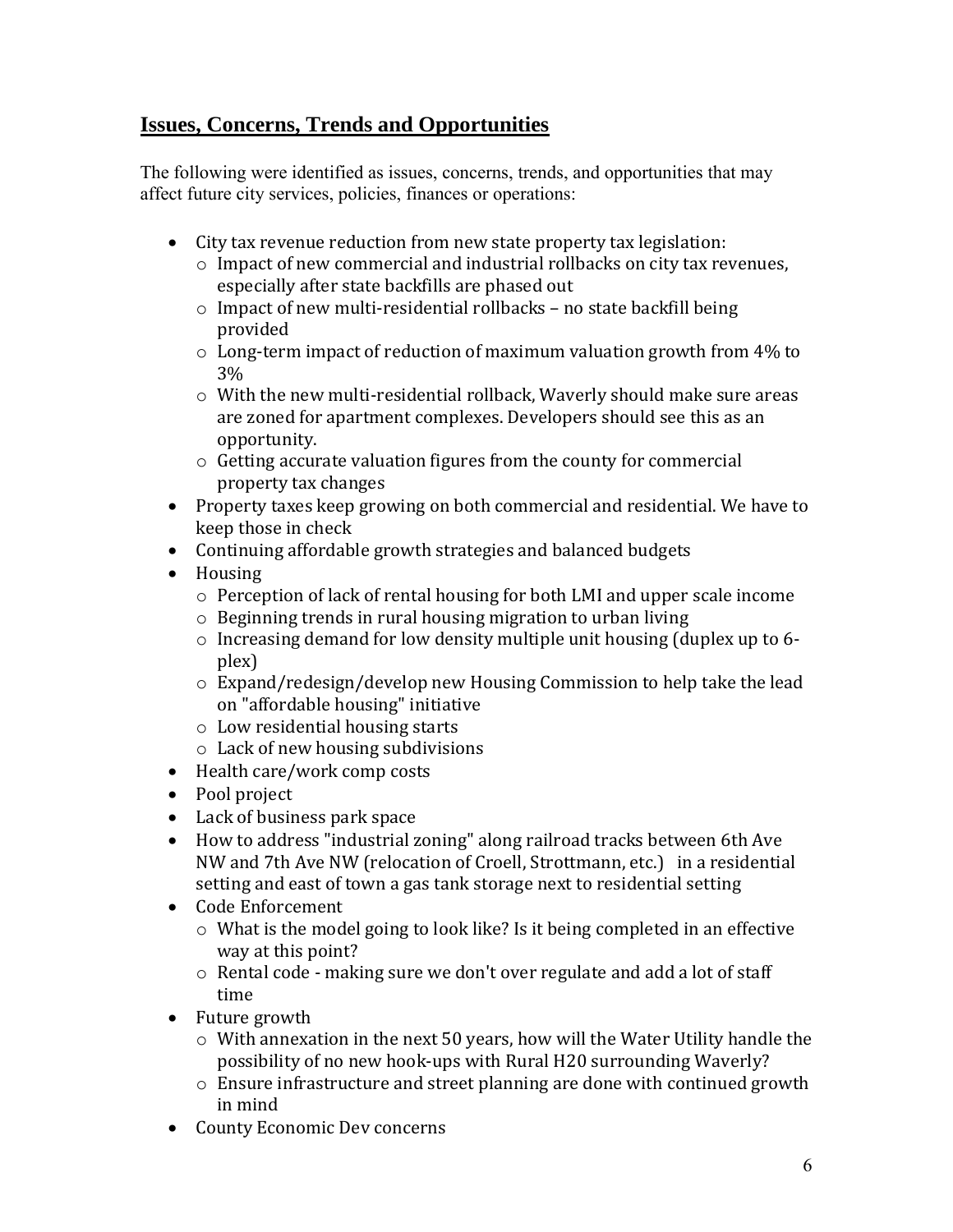#### **Issues, Concerns, Trends and Opportunities (continued)**

- Incorporating new technologies/social media in communications strategies
- Incorporating watershed management practices with future land use plans
- Putting non-needed projects like 10th Ave Extension and Airport ahead of very much needed projects like residential street improvements
- Controlling Police expenses with increasing Police Pension costs direct impact on City Budget
- Explore moving "official" Highway 3 to Cedar River Parkway so Bremer Ave can become a city street and then redesigned
- DOT and highway 3 how can we be more aggressive with the DOT?
- Solid waste
	- o Usage fees/options
	- o Co-mingled recycling
	- o Move to a "pay per use/throw" fee program for solid waste
	- o Single stream recycling Does Waverly embrace whole hog or not?
- Revisit having building inspection/construction plan review under County operations
- Scope of operations under City Engineer's management
- What to do with Jr High?
- Memorial Park and Amvets Park long term may be vacated by baseball and softball
- Continue our E-Commerce and E-information
- Budget growing too fast
- New Mayor
- Completing sidewalk gaps will be difficult
- Survey suggests street repairs are needed/high priority
- Off street parking in rental areas
- With the downtown grant for housing opportunities to enhance the entire downtown
- Champions' Ridge
	- o Funding
	- o May be a financial drain
- Fringe development in county but use city services without paying city taxes
- Age of facilities
- Lack of storage in Public Services areas
	- o Opportunity to improve services and efficiency
- Parks maintenance facility condition
- 48 hour parking that is being abused
- Cedar River Parkway a development opportunity
- 4th Street SW BK to DQ reconstruction
- Ability to maintain the expected level of service, neatness, and cleanliness throughout the community is a concern
- More demand on staff, no additional resources
- Workforce planning issues with retirements, possible functional realignment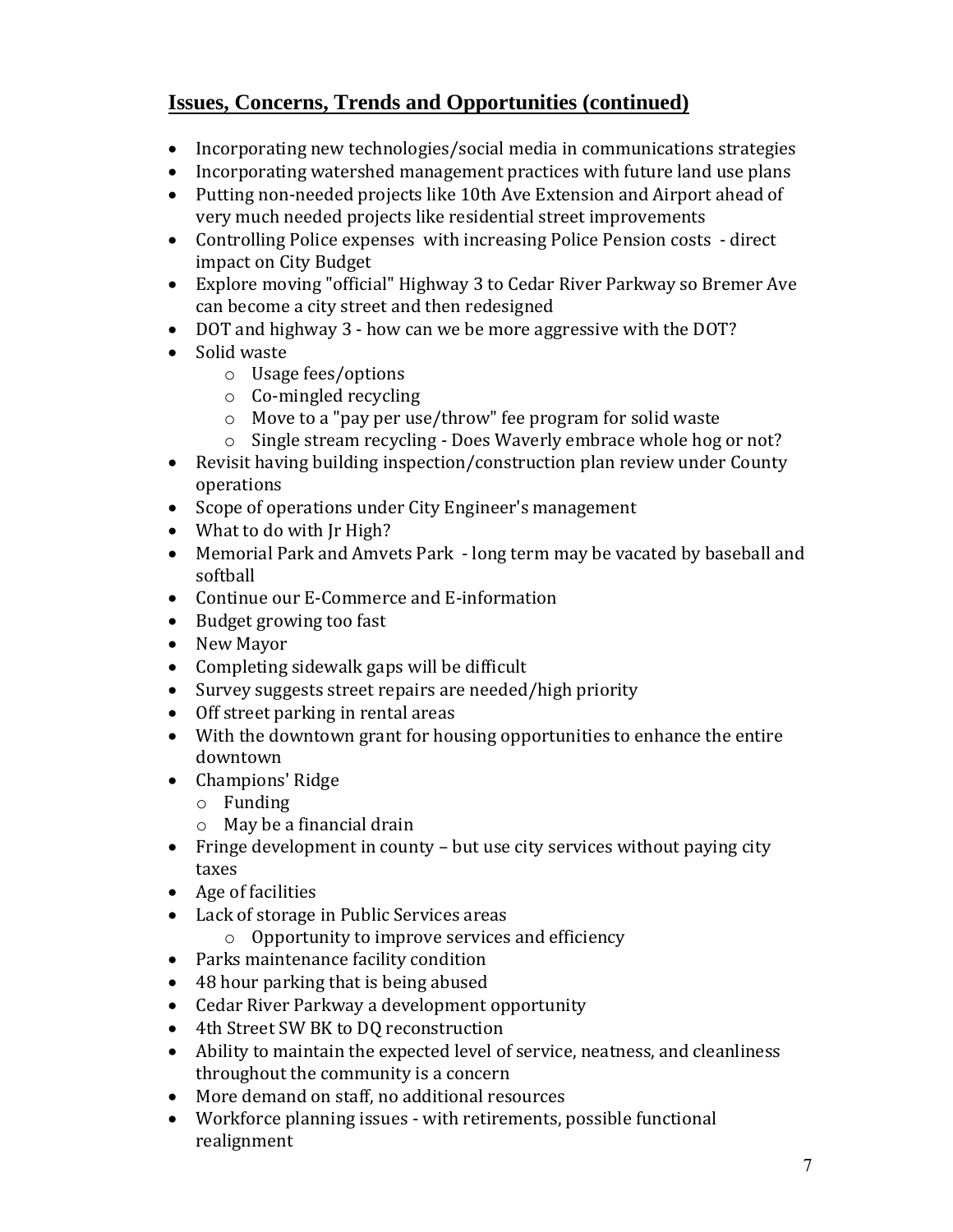#### **Issues, Concerns, Trends and Opportunities (continued)**

- Golf management contract
- Bremer Avenue:
	- o Street condition
	- o Streetscape
	- o Traffic volumes
	- o Marketing/rebranding
- Need to look at City IT questions and/or staffing
- The "new" city website is nice, but realize perhaps expanded need for service of this amenity
- Improve video/audio quality of televising/streaming of council meetings
- Overall management and security of City's webpage
- Mapping information HUB type position (new) could add value to how citizens receive information
- Potential for large turnover of Council this November and future staff turnover
	- o Need for way to have smooth transition while maintaining direction.
- Need to do something to get over the economic development hump of "full and happy"
- Marketing Waverly need to do a better job of sharing the positives of the city
- Demands for street improvements and how to finance
- Reducing the Library tax subsidy
- Equal pay steps for part time employees in all departments
- A thorough city employee pay and benefit study
- How progressive of a stance on enforcement is the Council going to be comfortable with? Once the level of enforcement has been established, will the Council back the staff in imposing those standards?
- Lack of commercial building lots
- Library:
	- o Continued existence of Iowa Communications Network (ICN) as internet provider? Inexpensive internet access for the public library
	- o Ongoing shift from print to digital resources (impacts collection and staff)
	- o Shift from libraries full of shelves to seating/interaction spaces
	- o Shift to handheld personal computing devices spread more widely throughout the population
	- o Aging population and providing library services to the homebound
	- o How to fund digitization of library's local history collection
- Threat of invasive species/Emerald ash borer impact on city properties, resources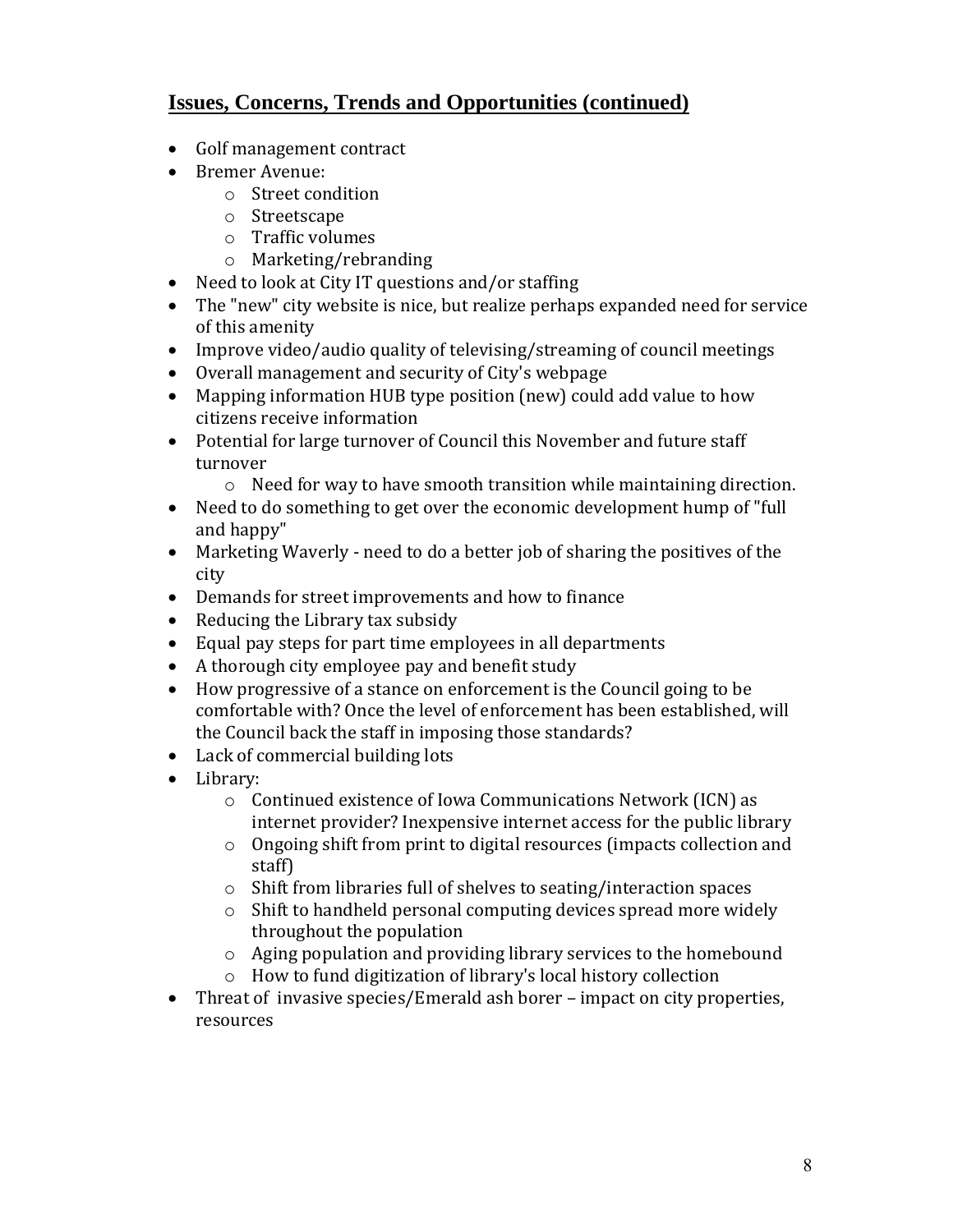#### **Council Priorities**

The participants reviewed potential, programs, policies and initiatives for the upcoming 24 month period and selected the following as City Council priorities:

- Make a decision regarding rental housing inspection
	- o Staff to evaluate information and make recommendations
	- o Adopt Municipal Infractions ordinance
- Expand TIF Districts
- Advocate for IDOT reconstruction of Bremer Ave
- Make a decision regarding broadband expansion/financing
- Investigate alternatives for Waverly Business park initiative
- Develop funding plan and implementation program for downtown (Main Street) revitalization
- Implement five-year Capital Improvements Program (CIP)
- Develop financing plan/phasing of Dry Run creek improvements
- Continue sidewalk repair/pedestrian ramp construction program
- Continue AMR water and electric meter project
- Airport safety zone enhancement/compliance
- Historic District surveys
- 20<sup>th</sup> Street NW box culvert and railroad crossing
- Cedar River Parkway Phase I construction
- Schedule referendum on swimming pool project
- Develop plan for reconstruction of local street system
- Conduct community-based strategic planning initiative
- Champions Ridge city construction of entrances and infrastructure
- Future planning for commercial/industrial development
- Conduct core services study
- Develop plan for Memorial Park renovation
- Develop plan for river use

#### **Organizational Effectiveness**

The Mayor and City Council reviewed a variety of ideas relating to improving organizational effectiveness to accomplish the selected goals and priorities. After review and discussion, the Mayor and City Council selected the following steps to improve organizational effectiveness:

- Continue to enhance city website/streaming video of council meetings initiatives to enhance civic engagement/communication:
- Investigate a trial program of holding two council meetings per month, with one of those meetings involving a planning session scheduled prior to the council meeting (e.g. 5:30 pm)
- In conjunction with Wartburg College, develop internship program focusing on public communications
- Meet periodically with Board of Supervisors
- Engage County with regard to economic development priorities/strategies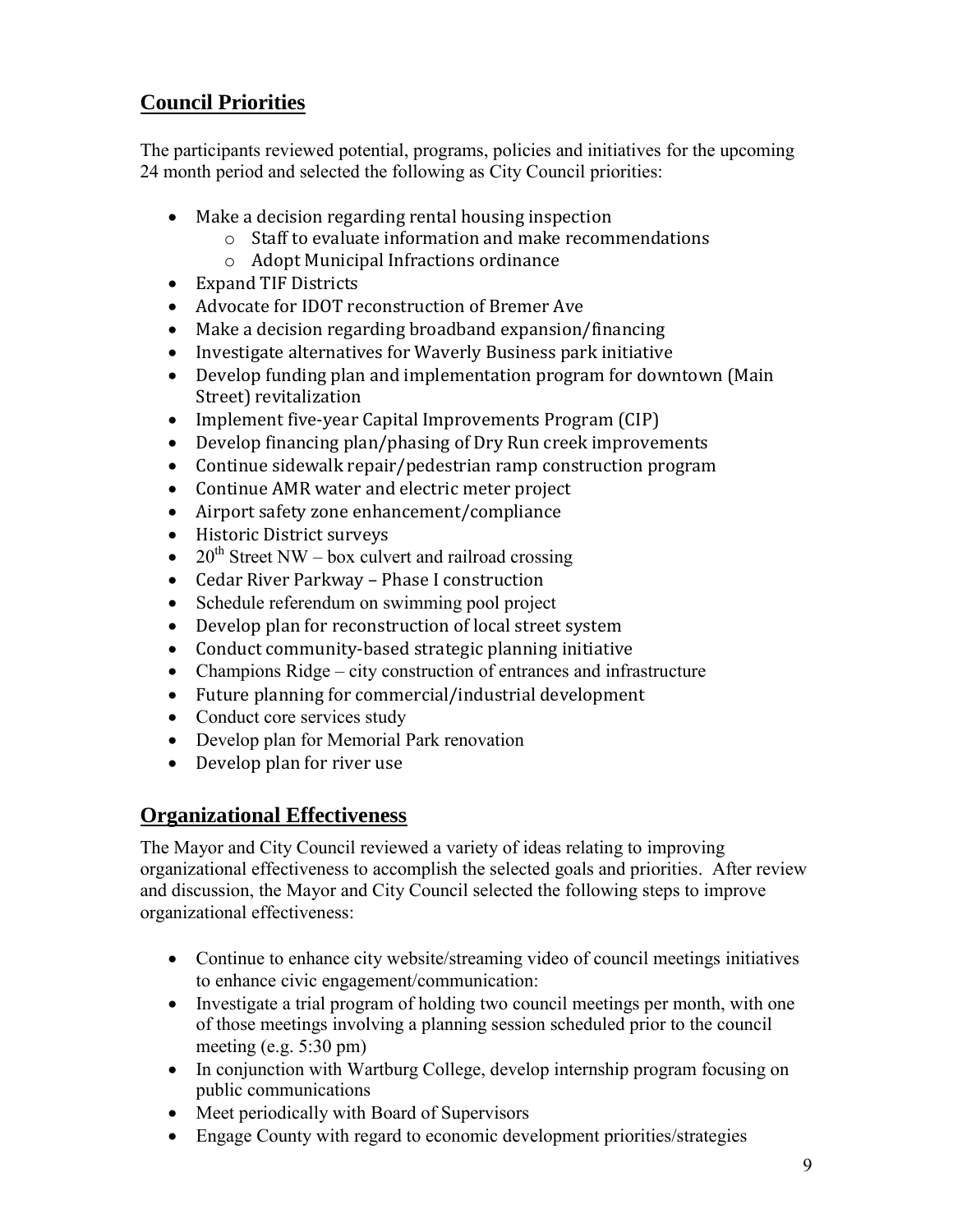- Upon election of new Mayor, consider reviewing/updating council rules of procedure
- Evaluate organizational structure of Public Works
- Review/combine boards and commissions

#### **Final Comments**

It was a pleasure to assist the City of Waverly with this goal setting process. I was extremely impressed with the level of cooperation and positive attitudes of the elected officials and city staff.

It is important to note that the prioritization of projects and initiatives is not "cast in stone." They can be modified as new circumstances may occur.

It is recommended that city staff prepare an "action plan" for accomplishing the planning goals. The action plan would define the steps that would be needed to accomplish each goal, identify who is responsible for implementation, and establish a timeline for accomplishment. The action plan should then be presented to the Mayor and City Council for review and approval. It is also recommended that staff review with the Mayor and City Council the status of implementing the goals on a quarterly basis.

Jeff Schott Institute of Public Affairs University of Iowa July 31, 2013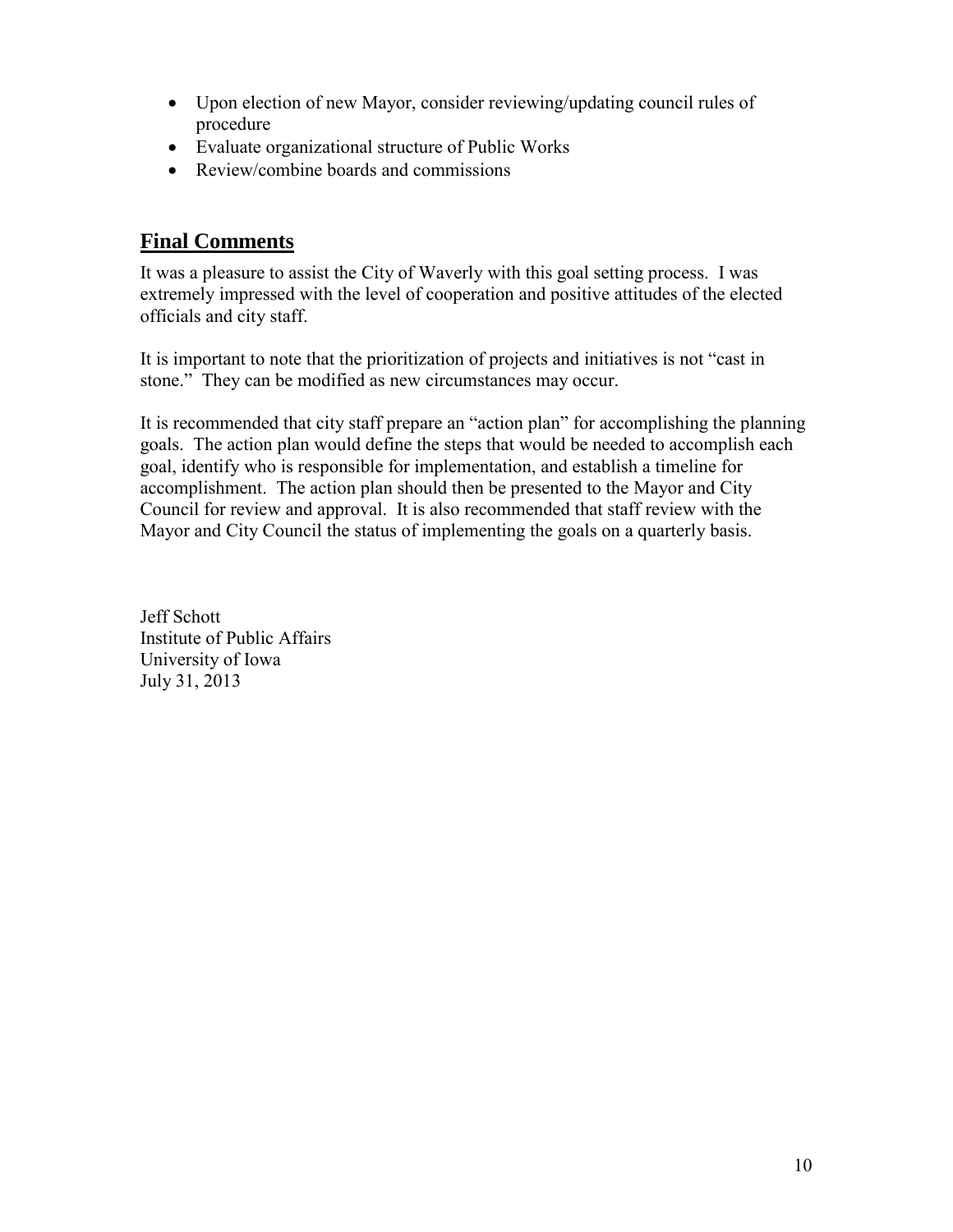#### **Exhibit A**

### City of Waverly Goal Setting Session – 2013

#### **SIGNIFICANT INITIATIVES OR PROGRAMS CONSIDERED**

- Develop financing plan/phasing of Dry Run creek improvements
- Cedar River Parkway Phase I construction
- Make a decision regarding rental housing inspection
	- o Staff to evaluate information and make recommendations
	- o Adopt Municipal Infractions ordinance
- Investigate alternatives for Waverly Business park initiative
- Develop funding plan and implementation program for downtown (Main Street) revitalization
- Implement five-year Capital Improvements Program (CIP)
- Schedule referendum on swimming pool project
- $20^{th}$  Street NW box culvert and railroad crossing
- Expand TIF Districts
- Make a decision regarding broadband expansion/financing
- Conduct community-based strategic planning initiative
- Champions Ridge city construction of entrances and infrastructure
- Develop plan for Memorial Park renovation
- Advocate for IDOT reconstruction of Bremer Ave
- Develop plan for river use
- Continue sidewalk repair/pedestrian ramp construction program
- Continue AMR water and electric meter project
- Airport safety zone enhancement/compliance
- Historic District surveys
- Future planning for commercial/industrial development
	- o Determine priorities
	- o Increased Marketing
- Make a decision regarding additional incentives for residential/commercial development
- Make a decision regarding adopting a storm water utility fee/tax
- Lower Property Taxes
- Conduct core services study
- Mailbox placement and replacement policy
- Comprehensive pay equity study
- Early retirement program
- Construction of 4th street corridor to Bremer Ave
- Partner with chamber to mix private/public funds for economic development